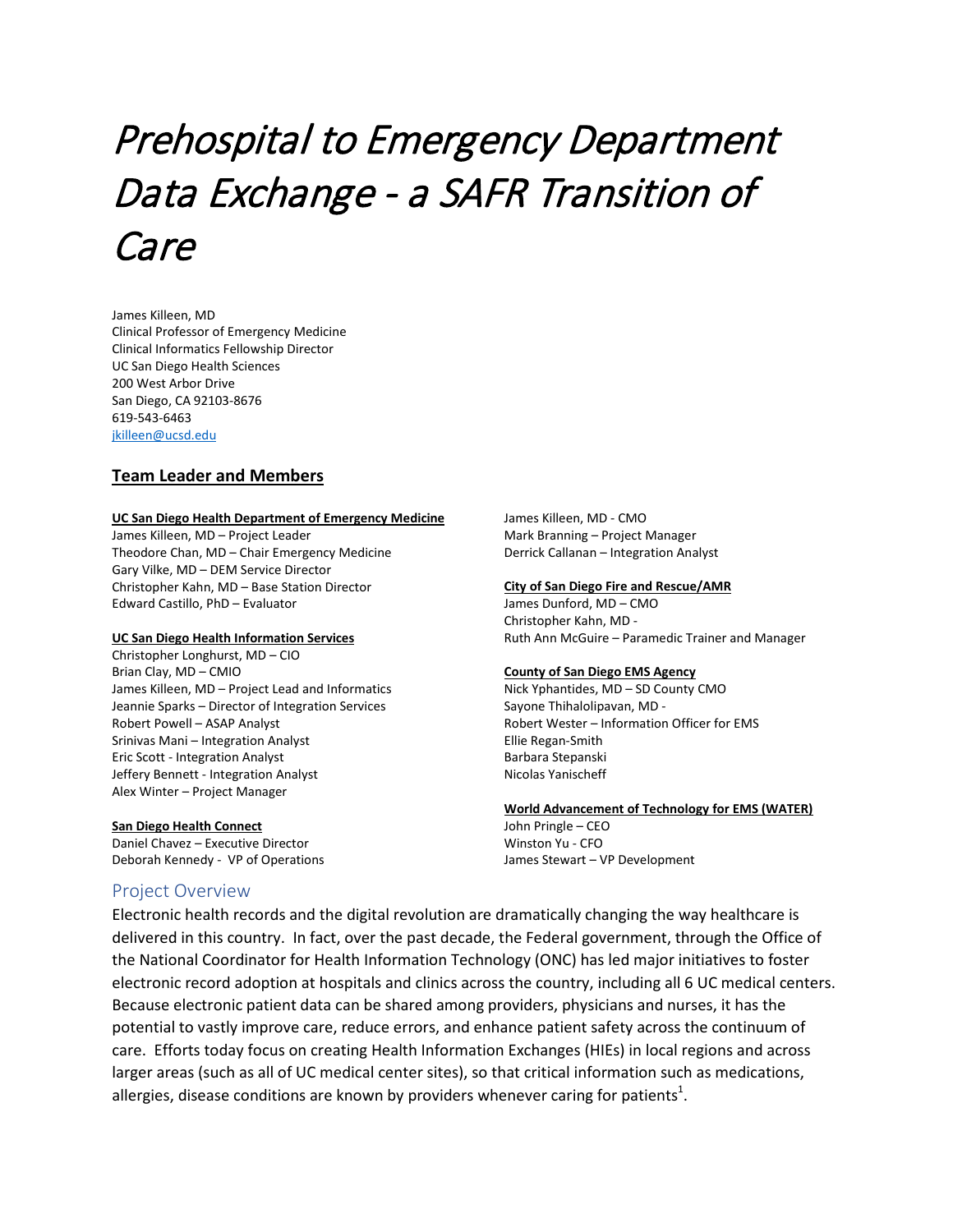One area that remains unconnected from this growing exchange of patient data is the pre-hospital Emergency Medical Services (EMS) setting. EMS is an integral part of the health care system - actions taken by EMS providers at the scene and en-route to the hospital affect outcomes, quality of care and patient satisfaction. Paramedics and ambulances often do not have access to electronic patient data creating gaps of care. Just as importantly given the potential acuity of presentation, information from paramedics in the field may not be available in a timely manner for providers in the Emergency Department (ED) and trauma center receiving these patients. Pre-hospital care agencies are now just beginning to create electronic records from the field, but these records cannot exchange information with hospital systems and vice-versa. A robust EMS- hospital health information exchange relies on a bi-directional flow of data covering all aspects of the patient care continuum including dispatch, field care, transport, emergency department, hospital admission, hospital discharge, and practitioner care. Such an exchange would allow providers in the field to appropriately access and securely share a patient's vital medical information electronically to improve medical care and quality, and reduce errors with the following features: $2$ 

- *Search* a patient's health record for problems, medications, allergies, and end of life decisions to enhance clinical decision making in the field
- *Alert* the receiving hospital about the patient's status directly onto a dashboard in the emergency department to provide decision support
- *File* the emergency medical services patient care report data directly into the patient's electronic health record for a better longitudinal patient record
- *Reconcile* the electronic health record information including diagnoses and disposition back into the EMS patient care report for use in improving the EMS system

Based on this premise, we proposed and developed the SAFR EMS Integration system that was funded by a grant from the State EMS agency (Cal EMSA) in partnership with the federal ONC creating an innovative, first-of-its-kind real-time patient data exchange based on existing data standards between EMS providers and hospitals EDs and trauma centers to improve care for patients in the field and the acute care setting. The project was a collaboration between UC San Diego Health (hospital partner), City of San Diego EMS agency (prehospital partner), County of San Diego Public Health Agency (local governing body), and San Diego Health Connect (non-profit healthcare organization).

# The Solution and Innovation

Our solution required the collaboration of all parties to provide an environment of change management for the paramedics as well as receiving hospitals. Under the proposed system, upon arriving at a scene, the paramedics would search the HIE for information on the patient. Receiving this information would provide the paramedics with the patient's known and documented medical history including important information such as up-to-date medications and allergies. This information along with their assessment would then be transmitted in real-time to the destination hospital prior to the patient's arrival. With this knowledge, hospital providers would have greater knowledge of a patient potentially arriving to the ED or trauma center in acute extremis and would allow better preparation particularly in regards to the needed resources for the arriving patient. Once the patient arrived, the prehospital record and ED encounter are merged such that the 911 field medical records would be a part of the patients electronic medical record at the hospital. This entire information flow and exchange would be initiated at the time of the initial 911 call to formal handoff of care at the hospital.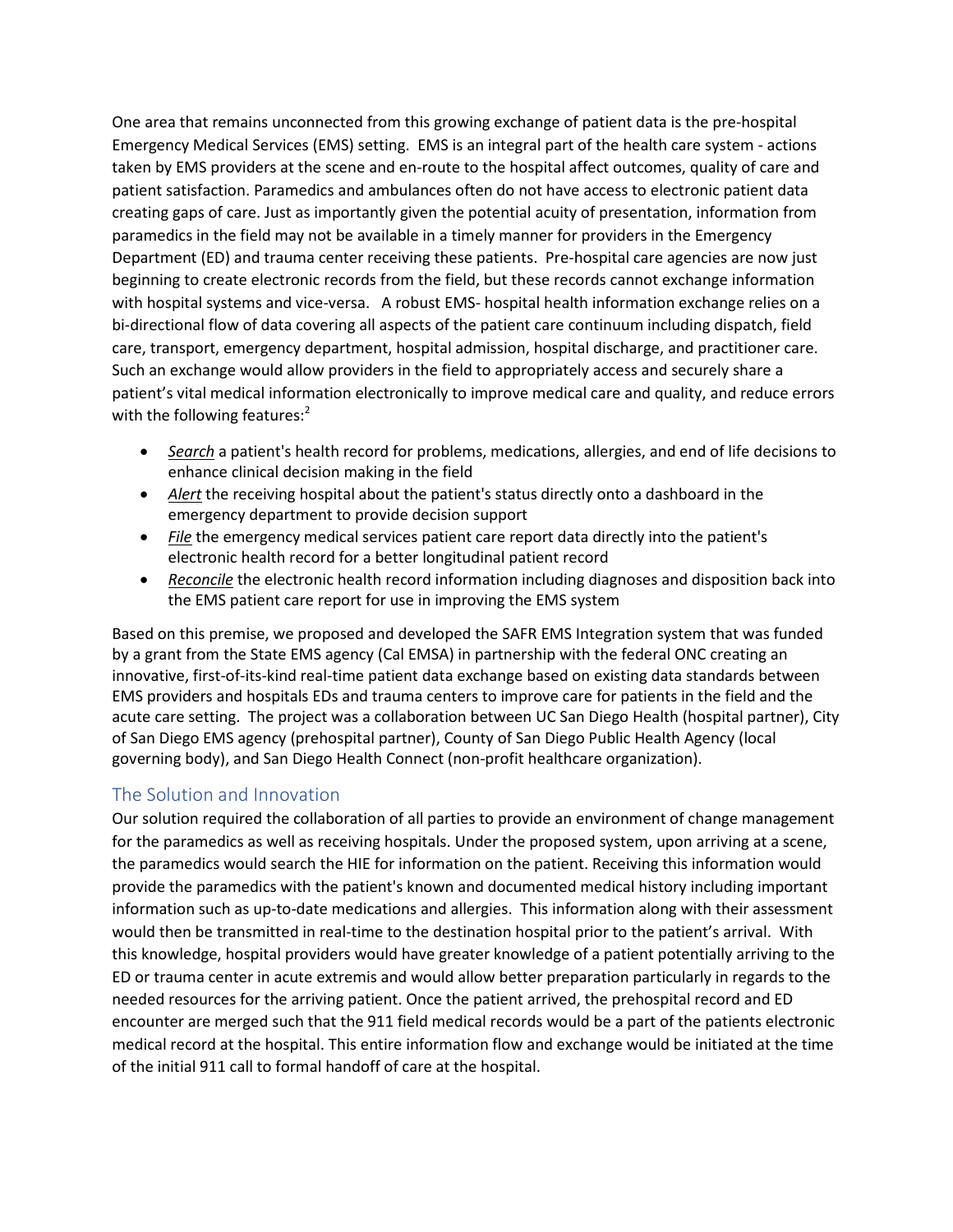

To create this flow with information, numerous integration teams worked together to create and validate the flow of information. These integration teams included on the prehospital side with San Diego City EMS and their electronic record vendor, WATER; the County of San Diego EMS agency who track all dispatch and responses; the regional health care HIE, San Diego Health

Connect (SDHC) for message translation and exchange (for example, from the federal EMS standardized NEMSIS 3.4 format to the hospital standard HL-7 MDM messages). SDHC also had to create a unique HL-7 arrival message to export to the arriving hospital. This unique message had to contain elements of the 911 call, generated running number and a temporary ID number to be consumed by the EMR. The receiving hospital had able to consume this message and return an updated registration message to the EMS agency.

## The Impact

This innovation has allowed a new workflow in EMS and hospitals that has improved the quality of patient care by allowing all providers (pre-hospital and hospital) access to up-to-date medical information not previously available. Example of this or trauma patient's that frequently arrive from motor vehicle accidents or other major traumas that may not be able to speak or give a history to the provider. Key information such as anticoagulants medications (like warfarin), are critical when managing a patient with an acute head injury who cannot provide this information themselves. Other examples include, with chest pain who has evidence of a heart attack on pre-hospital ECG. Previously, this image would not be available for hospital cardiologist to make a decision regarding whether to activate the emergency catheterization unit. Time is critical in this circumstance in terms of opening the clogged coronary artery under 60 minutes. However, activating for patients who do not meet criteria on ECG (false positives) can lead to unnecessary expense. Under the data exchange with pre-hospital providers, we have been able to transmit the ECG from the field to the hospital emergency physicians and cardiologists prior to the patient arrival significant reducing false positives from 33% to 0% with improved timeliness of definitive care for those patients who are suffering a heart attack in the field.<sup>3</sup>

In simple terms, our hospital staff now know when a patient is arriving from the field, their basic medical information, somewhat akin to the saying "the data is here, where's the patient?" Providers now receive real-time vital signs updates, field medical information, and EKG images.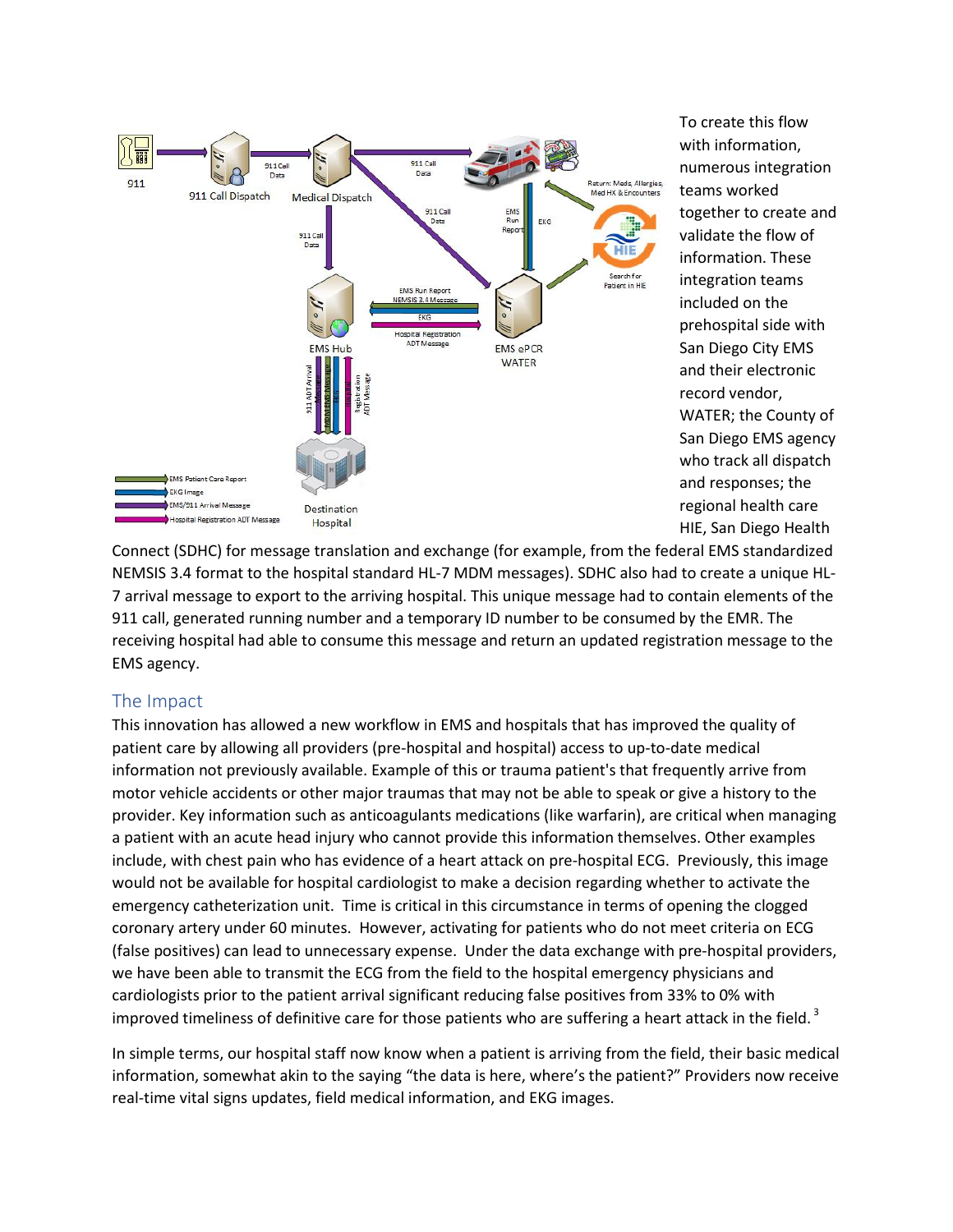## Measures of Success

Project success was measured by the quantity and quality of information transitioned from EMS to UCSD EMR. To send data successfully (UCSD) both the incident number (EMS unique identifier) and the destination hospital had to be entered to trigger the send message. The send message was a simple customized ADT message that included the EMS ambulance demographics, patient name, complaint, vitals and quick narrative. Once the message was received additional data was sent in near real-time as the paramedic completed a field or page on their application. A final full report is sent with a hand-off time stamp in the EMS system.

To date, we have received 220 transaction messages from SD City EMS to UCSD's two emergency departments, Hillcrest and La Jolla. Since we are only 4 weeks into deployment we are still evaluating length of stay measures, morbidity and mortality outcomes for both Trauma and Emergency Department patients, ancillary test ordering patterns and patterns of frequent utilizers of the 911. Messages included for each transaction were an arriving ADT message, and MDM EMS narrative message, attached EKG image and Full EMS report(pdf).

The hospital information management team estimated a cost-saving of not having to prep & scan prehospital EMS reports and revenue reversals due to late/missing EMS documentation of nearly \$230,000 annually.

More importantly, the project has improved emergency care and saved lives. On May 17, 2017, 911 was called for a middle-aged man with left shoulder pain. Paramedics found the patient pale, cool, diaphoretic and hypotensive with a blood pressure of 60/40 mmHg. An ECG in the field demonstrated a potential heart attack (ST elevation myocardial infarction or STEMI). Through SAFR, this information including the ECG was sent to UCSD-Hillcrest medical center and was in the hands of the Emergency physician and cardiologist *BEFORE* the patient arrived. Staff were prepared and pre-activated personnel such that the patient was in the cardiac catheterization unit *within 16 minutes* of arrival! The patient was found to have a severe coronary artery thrombosis, underwent angioplasty and stenting at that time, and is now recovering and doing well as of this writing.

# The Collaborative Teams

This project collaboration would not have been successful without every member of the team participating. Each team is broken up below with their accomplishments:

## **UC San Diego Health Department of Emergency Medicine**

The entire department participated in this project by providing both leadership roles and success in implementation. Dr. Theodore Chan, Department Chair provided project oversite & strategy steering. Dr Gary Vilke, Service Line Chief provided leadership and training expertise as well as QA. Dr James Killeen, MD Informaticist and Project Lead coordinated project goals and timelines between UC San Diego Health IS Department, SDHC, and SD City EMS Agency. Christopher Kahn, MD Base Station Director provided MICN QA regarding data transfer. Dr. Edward Castillo provide data analysis and evaluation verification.

## **UC San Diego Health Information Services**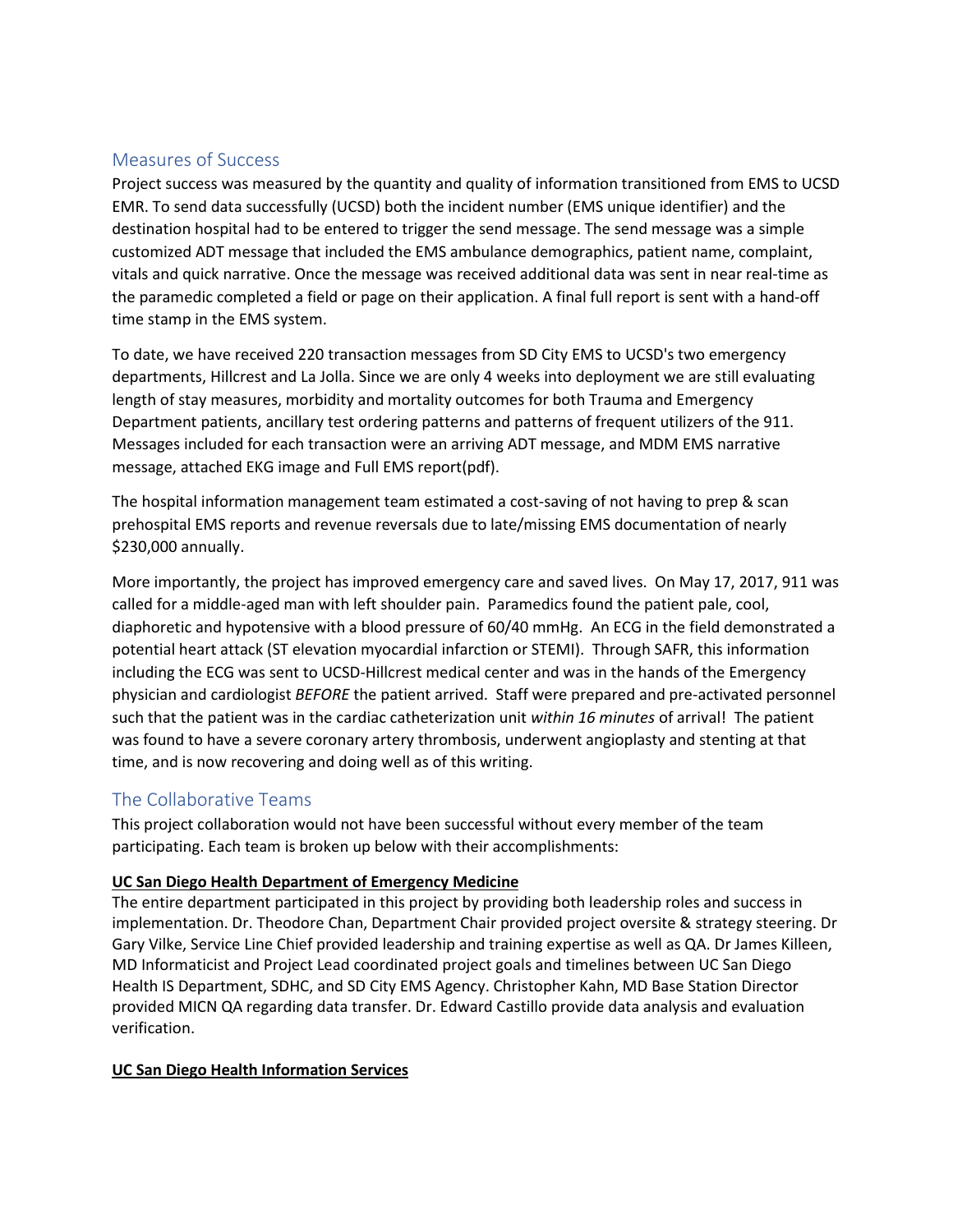Project and Physician leads included James Killeen, MD, Brian Clay, MD CMIO and Christopher Longhurst, MD CIO. Alexander Winter, Project Manager kept tasks and projects on time. Jeanne Sparks Director of Integration Services along with her team members (Srinivas Mani, Eric Scott and Jeffery Bennett) provided all of the integration design for the custom inbound EMS ADT Message as well as the MDM (EMS Report) message. Robert Powell, lead ASAP Analyst provided the data display outline for providers to read to read the EMS Report.

### **San Diego Health Connect**

The San Diego Health Connect (SDHC) team was led by their executive director, Daniel Chavez, VP of operations Deborah Kennedy, CMO James Killeen MD and Mark Branning Project Manager designed SAFR and interfaced with UCSD, SD City EMS and UC San Diego Health. SDHC's lead analyst Derrick Callanan designed along with UCSD the inbound ADT message as well as MDM EMS Report. He also worked along SD City EMS and their application vendor WATER to receive real-time ePCR data in a standard NEMSIS 3.4 standard message which was then translated into HL-7 for inbound hospital messaging.

### **SD City EMS Agency**

SD City EMS and AMR paramedic training was provided by Dr. James Dunford and Ruth Ann McGuire. Application evaluation and QA was provided by Ruth Ann McGuire and Christopher Kahn, MD. Application upgrades and NEMSIS 3.4 certification was provided by WATER's CEO John Pringle and James Stewart.

### **SD County EMS Agency**

Drs. Nick Yphantides and Sayone Thihalolipavan provided quality oversite of the project and communication with the State EMS Agency Director Daniel Smiley. Robert Wester EMS IS Analyst provided data oversight and QA. Ellie Regan-Smith, Barbara Stepanski and Nicolas Yanischeff provided QA and policy support.

# Project Timeline

Our project was initiated in May of 2016 after receiving the award from the Ca State EMS Agency. The goal of the project was to create, establish and educate both prehospital community and emergency department teams on the value of the new workflow and information being provided. Project team members initially met in June and the *Discovery Phase* was started over the next 3 months. The *Build and Test Phase* occurred over the next 5 months. During the last 2 months of the test phase training started with 740 paramedics from the City of San Diego EMS agency. Emergency department teams at both UC San Diego Health hospitals located at Hillcrest and La Jolla. *Go live* occurred on March 20. Revisions to the prehospital software were made in mid-April. Current software has been in production since.

# The Technology

The technology used for this project included off-the-shelf currently in use electronic patient care record for prehospital care. Th e standardized NEMSIS 3.4 message along with an EKG image was sent to SDHC. This standard message was converted into an HL-7 message and sent to the receiving hospital for consumption into the Epic EMR. SDHC leveraged the 911 data to create a custom HL-7 ADT message for arriving patient's. Full hospital registration ADT message from epic was returned to the EMS agency via SDHC.